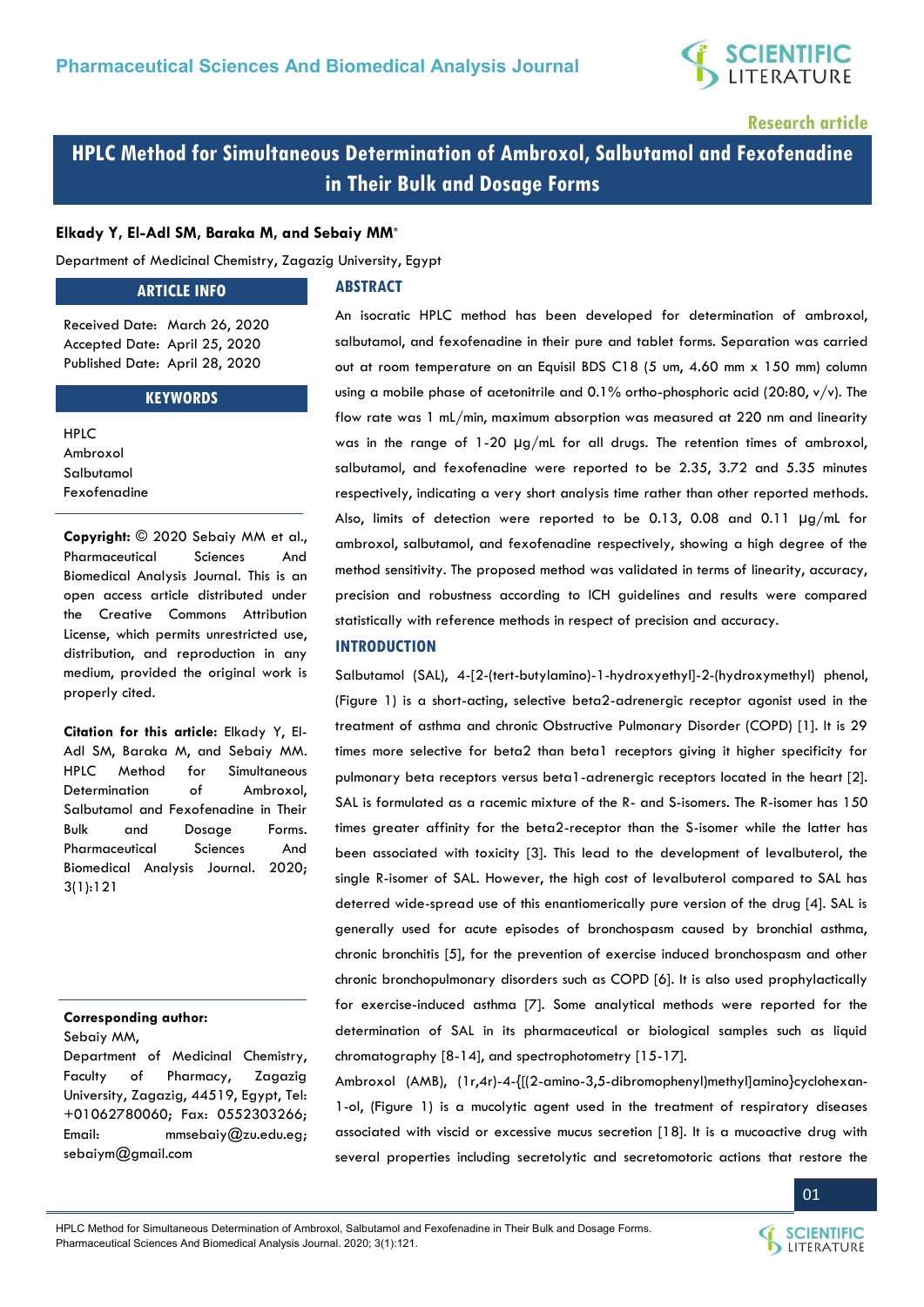

physiological clearance mechanisms of the respiratory tract which play an important role in the body's natural defense mechanisms [18]. It stimulates synthesis and release of surfactants by type II pneumocytes [19]. Some analytical methods were published for the determination of AMB either by liquid chromatography [20-25], or spectrophotometrically [26,27].



Fexofenadine (FEX), 2-(4-{1-hydroxy-4-[4- (hydroxydiphenylmethyl) piperidin-1-yl]butyl}phenyl)-2 methylpropanoic acid, (Figure 1) is an antihistamine drug used in the treatment of hay fever and similar allergy symptoms. It was developed as a successor and alternative to terfenadine [28]. FEX, like other second and third-generation antihistamines, does not readily pass through the blood-brain barrier, and so causes less drowsiness than first-generation histamine-receptor antagonists [29]. Some analytical methods were published for the determination of FEX by liquid chromatography [30-34], and spectrophotometry [35-37].

To the best of our knowledge, there is no method that has been reported for the simultaneous chromatographic separation of the three drugs despite their synergistic action. As such, the present work introduces a simple, rapid, reproducible and sensitive chromatographic method that has been established and validated for the determination of the antiallergic mixture in their pure forms and in their tablet dosage form according to ICH guidelines [38].

#### **MATERIALS AND METHODS**

#### **Instrumentation**

High Performance Liquid Chromatography (HPLC) apparatus is equipped with Surveyor quaternary pump with Intel vacuum degasser (Agelint 1100), a Surveyor autosampler plus (Thermo Scientific Co., USA), Equisil BDS C18 (5 um, 4.60 mm x 150 mm) column (Thermo Scientific Co. USA), Autosampler vials 1.8 mL screw cap (Thermo Scientific, USA), and Surveyor photodiode array detector (PDA) (Thermo Scientific Co. USA). A computer with a software chromo quest 5 (Surveyor Thermo Scientific Co. USA), has been used for data collection and analysis,. Consort P400® digital pH-meter was used for pH adjustment.

#### **Chemicals and reagents**

All solvents and reagents were of HPLC analytical grade. Acetonitrile HPLC grade was supplied by Fischer scientific (Loughborough, UK), ortho-phosphoric acid was purchase from Merck (Darmstadt, Germany) and water used in all the experiments was obtained from Milli-RO and Milli-Q systems (Millipore, Bedford, MA). Standard powders of SAL, FEX and were kindly supplied by EIPICO (Egypt) while AMB was provided by Adwia company (EGYPT).

#### **Chromatographic conditions**

HPLC was connected with 5 um Equisil BDS C18 (4.60 mm x 150 mm) column as a stationery phase. A mixture of acetonitrile and 0.1% ortho-phosphoric acid in a ratio of 20:80 v/v was prepared and used as an isocratic mobile phase. The mobile phase was pumped at a flow rate of 1mL/min. The injection volume was 10 µL and the column was maintained at ambient temperature while the eluent was monitored at 220 nm. All chromatographic conditions are illustrated in (Table 1).

| Table 1: Chromatographic Conditions for the proposed<br>method. |                                                                                               |  |  |  |  |  |  |  |
|-----------------------------------------------------------------|-----------------------------------------------------------------------------------------------|--|--|--|--|--|--|--|
| <b>Parameters</b>                                               | <b>Conditions</b>                                                                             |  |  |  |  |  |  |  |
| Column                                                          | Equisil BDS $C_{18}$ (5 um, 4.60 mm x 150 mm)                                                 |  |  |  |  |  |  |  |
| Mobile phase                                                    | Filtered and degassed isocratic acetonitrile: 0.1% ortho-<br>phosphoric acid in water (20:80) |  |  |  |  |  |  |  |
| UV detection,<br>nm                                             | 220                                                                                           |  |  |  |  |  |  |  |
| Flow rate,<br>mL/min                                            | 1                                                                                             |  |  |  |  |  |  |  |
| Injected volume,<br>μl                                          | 10                                                                                            |  |  |  |  |  |  |  |
| Temperature                                                     | Ambient $(25±5^{\circ}C)$                                                                     |  |  |  |  |  |  |  |



02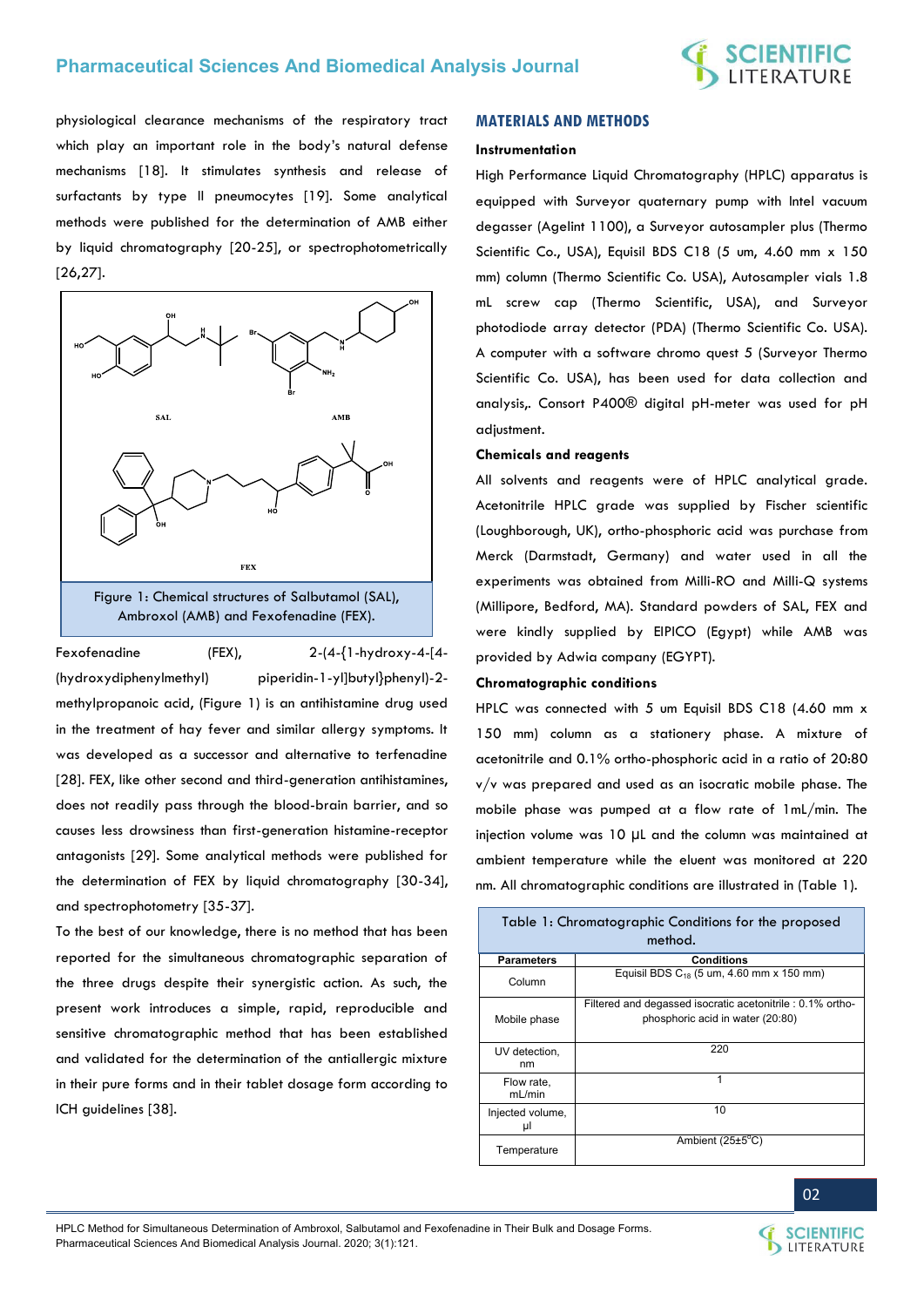# C**IENTIFIC**<br>FERATURE

## **Preparation of standard stock solution and construction of calibration curves**

Standard stock solution of SAL, AMB, and FEX (100 µg/mL) were prepared by dissolving 10 mg of each pure drug in 100 mL water. Then, Standard solution was diluted by methanol to get final concentrations of 1, 5, 10, 15, and 20  $\mu$ g/mL for all drugs for construction of calibration plots. The mixture was injected in triplicate and chromatographed under the previously mentioned conditions. A linear relationship was obtained when average drug standard peak areas were plotted against the corresponding concentrations for each drug and regression equations were computed.

#### **Pharmaceutical preparations**

10 Tablets (30 mg AMB, 4 mg SAL and 120 mg FEX) were weighed and finely powdered. An accurately weighed portion from the powdered tablets equivalent to the average weight of one Tablet (250 mg) was transferred into a 100 mL volumetric flask. 80 mL of water were added and sonicated for 20 minutes then the volume was complete with diluent to 100 mL and filtered. Further dilution was performed to obtain the required concentration range of the drug mixture.

#### **RESULTS AND DISCUSSION**

#### **Optimization of chromatographic condition**

Several trials were carried out to obtain the optimized chromatographic condition for simultaneous determination of SAL, AMB, and FEX. First, chromatographic detection was performed at 220, 215, and 210 nm using a PDA detector and the optimal wavelength was set at 220 nm. Second trials were carried out by changing mobile phase composition, as shown in Figure 2 (A-D), to reach the optimum separation with good resolution and the mobile phase of acetonitrile : 0.1% orthophosphoric acid with ratio (20 : 80) was chosen as the optimum one based of faster separation and good peak resolution. Last trials were carried out to show effect of different flow rates and optimal separation was achieved at a flow rate of 1 mL/min. Under these conditions, AMB, SAL, and FEX in pure form were separated and eluted at 2.35, 3.72 and 5.35 minutes respectively as illustrated in Figure 2(C) A and in dosage form as illustrated in Figure 3. However, the optimum mobile phase showed symmetrical peaks  $(0.97 < T < 1.03)$ , capacity factor  $(1 \le k \le 10)$ , resolution  $> 2$  and theoretical plates > 2000 which are in agreement with the CDER values recommendation [39]. Table 2 shows all system suitability parameters of the proposed RP-HPLC method for simultaneous determination of the three drugs in pure form.

Table 2: System suitability parameters for Ambroxol (AMB),

| Salbutamol (SAL), and Fexofenadine (FEX) in their pure form. |            |            |            |                                   |  |  |  |  |
|--------------------------------------------------------------|------------|------------|------------|-----------------------------------|--|--|--|--|
| <b>Parameters</b>                                            | <b>AMB</b> | <b>SAL</b> | <b>FEX</b> | <b>Reference values</b><br>$[39]$ |  |  |  |  |
| Retention time, tr                                           | 2.35       | 3.72       | 5.35       |                                   |  |  |  |  |
| Capacity factor, k'                                          | 1.14       | 2.38       | 3.86       | Accepted k' value (1-<br>10)      |  |  |  |  |
| Peak asymmetry (Tailing<br>factor, T)                        | 1.03       | 0.97       | 0.99       | Accepted T value $\leq 2$         |  |  |  |  |
| Therotical plates, N                                         | 2209       | 5535       | 11449      | Accepted N value ><br>2000        |  |  |  |  |
| Resolution, Rs                                               | ---        | 6.85       | 8.15       | Accepted value > 2                |  |  |  |  |
| Selectivity (Separation<br>factor, $\alpha$ )                | ---        | 2.09       | 1.62       |                                   |  |  |  |  |

#### **Method validation**

The proposed method was validated according to ICH guidelines [38] in terms of specificity, linearity precision, accuracy, robustness, limit of detection and limit of quantification.

**Specificity:** Specificity, is the ability of an analytical method to distinguish the analyte from other chemicals in the sample. The specificity of the method was assessed by deliberately adding impurities into a sample containing the analyte and testing how well the method can identify the analyte. It was found that there was no interference due to excipients found in tablet formulation as seen in (Figure 3).



Figure 2: Typical HPLC chromatograms obtained from pure AMB, SAL, and FEX using 5um Equisil BDS C18 (4.60 mm  $\times$ 150 mm) column using different mobile phase compositions of ACN: 0.1% ortho-Phosphoric acid as follow (A) 40:60, (B) 30:70, (C) 20:80 and (D) 5:95.Other chromatographic conditions are stated in Table 1.



03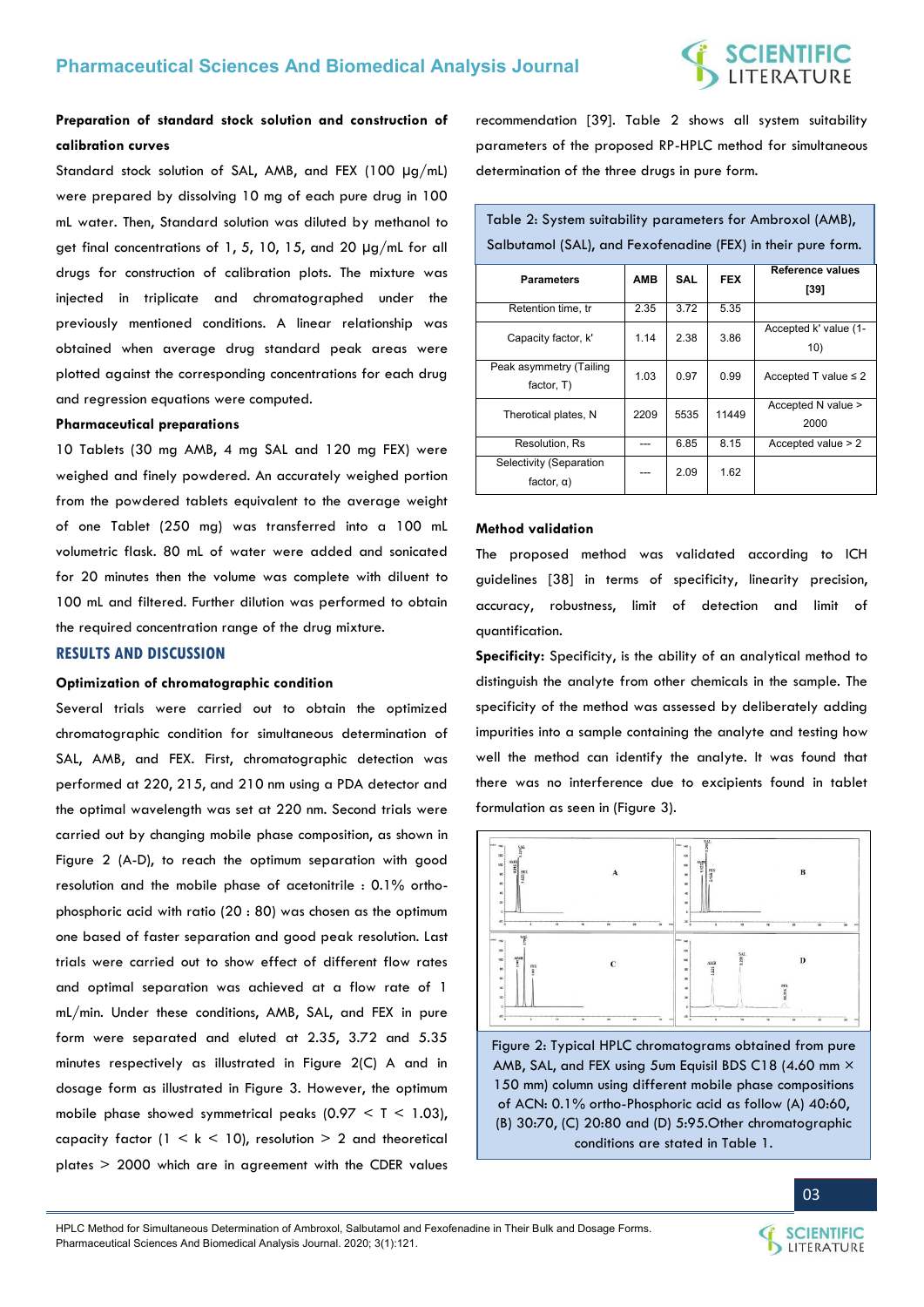



mixture of AMB, SAL, and FEX in their pharmaceutical tablet formulation under optimized chromatographic conditions in Table 1.

| Table 3: Results of analysis for Ambroxol (AMB), Salbutamol (SAL), and Fexofenadine (FEX) in pure form using the proposed<br>method. |            |       |          |       |            |        |          |       |            |        |          |
|--------------------------------------------------------------------------------------------------------------------------------------|------------|-------|----------|-------|------------|--------|----------|-------|------------|--------|----------|
|                                                                                                                                      | AMB        |       |          |       | SAL        |        |          |       | <b>FEX</b> |        |          |
| Taken                                                                                                                                | Area under | Found | Recovery | Taken | Area under | Found  | Recovery | Taken | Area under | Found  | Recovery |
| µg/mL                                                                                                                                | curve      | µg/mL | %        | µg/mL | curve      | µg/mL  | %        | µg/mL | curve      | µg/mL  | %        |
|                                                                                                                                      | 42.24      | 0.98  | 98.47    |       | 55.19      | 1.003  | 100.32   |       | 31.76      | 1.01   | 101.17   |
| 5                                                                                                                                    | 212.91     | 5.14  | 102.86   | 5     | 281.59     | 5.103  | 102.06   | 5     | 162.00     | 5.07   | 101.47   |
| 10                                                                                                                                   | 406.41     | 9.86  | 98.58    | 10    | 540.32     | 9.79   | 97.89    | 10    | 315.29     | 9.85   | 98.54    |
| 15                                                                                                                                   | 618.77     | 15.03 | 100.21   | 15    | 833.65     | 15.10  | 100.67   | 15    | 481.22     | 15.03  | 100.19   |
| 20                                                                                                                                   | 823.21     | 20.01 | 100.07   | 20    | 1104.4     | 20.004 | 100.02   | 20    | 641.70     | 20.032 | 100.16   |
|                                                                                                                                      | Mean       |       | 100.04   |       |            |        | 100.19   |       |            |        | 100.30   |
|                                                                                                                                      | ±SD.       |       | 1.77     |       |            |        | 1.51     |       |            |        | 1.15     |
|                                                                                                                                      | ±RSD       |       | 1.77     |       |            |        | 1.50     |       |            |        | 1.14     |
|                                                                                                                                      | ±SE.       |       | 2.05     |       |            |        | 1.70     |       |            |        | 1.10     |
|                                                                                                                                      | Variance   |       | 3.15     |       |            |        | 2.27     |       |            |        | 1.31     |
|                                                                                                                                      | LOD.       |       | 0.13     |       |            |        | 0.08     |       |            |        | 0.11     |
|                                                                                                                                      | LOQ.       |       | 0.43     |       |            |        | 0.27     |       |            |        | 0.36     |

| Table 4: Results of Intra-day and inter-day precision of<br>the three drugs. |             |                   |            |                   |            |  |  |  |  |
|------------------------------------------------------------------------------|-------------|-------------------|------------|-------------------|------------|--|--|--|--|
| Drug                                                                         | conc. µg/mL | Intra-day         |            | Inter-day         |            |  |  |  |  |
|                                                                              |             | mean± SD          | <b>RSD</b> | mean± SD          | <b>RSD</b> |  |  |  |  |
|                                                                              | 5           | $100.60 \pm 1.80$ | 1.80       | $100.40 \pm 1.70$ | 1.70       |  |  |  |  |
| <b>AMB</b>                                                                   | 10          | $101.00 \pm 0.97$ | 0.97       | $101.00 \pm 1.47$ | 1.45       |  |  |  |  |
|                                                                              | 15          | $100.20 \pm 1.20$ | 1.20       | $98.30 \pm 0.59$  | 0.59       |  |  |  |  |
|                                                                              | 5           | $100.40 \pm 1.43$ | 1.42       | $101.30 \pm 1.39$ | 1.37       |  |  |  |  |
| <b>SAL</b>                                                                   | 10          | $99.60 \pm 0.90$  | 0.90       | $99.90 \pm 1.50$  | 1.50       |  |  |  |  |
|                                                                              | 15          | $100.40 \pm 1.40$ | 1.40       | $101.00 \pm 1.19$ | 1.18       |  |  |  |  |
|                                                                              | 5           | $100.80 \pm 1.80$ | 1.80       | $100.60 \pm 1.70$ | 1.70       |  |  |  |  |
| <b>FEX</b>                                                                   | 10          | $102.00 \pm 0.97$ | 0.97       | $101.00 \pm 1.47$ | 1.45       |  |  |  |  |
|                                                                              | 15          | $100.10 \pm 1.20$ | 1.20       | $98.30 \pm 0.59$  | 0.59       |  |  |  |  |

HPLC Method for Simultaneous Determination of Ambroxol, Salbutamol and Fexofenadine in Their Bulk and Dosage Forms. Pharmaceutical Sciences And Biomedical Analysis Journal. 2020; 3(1):121.

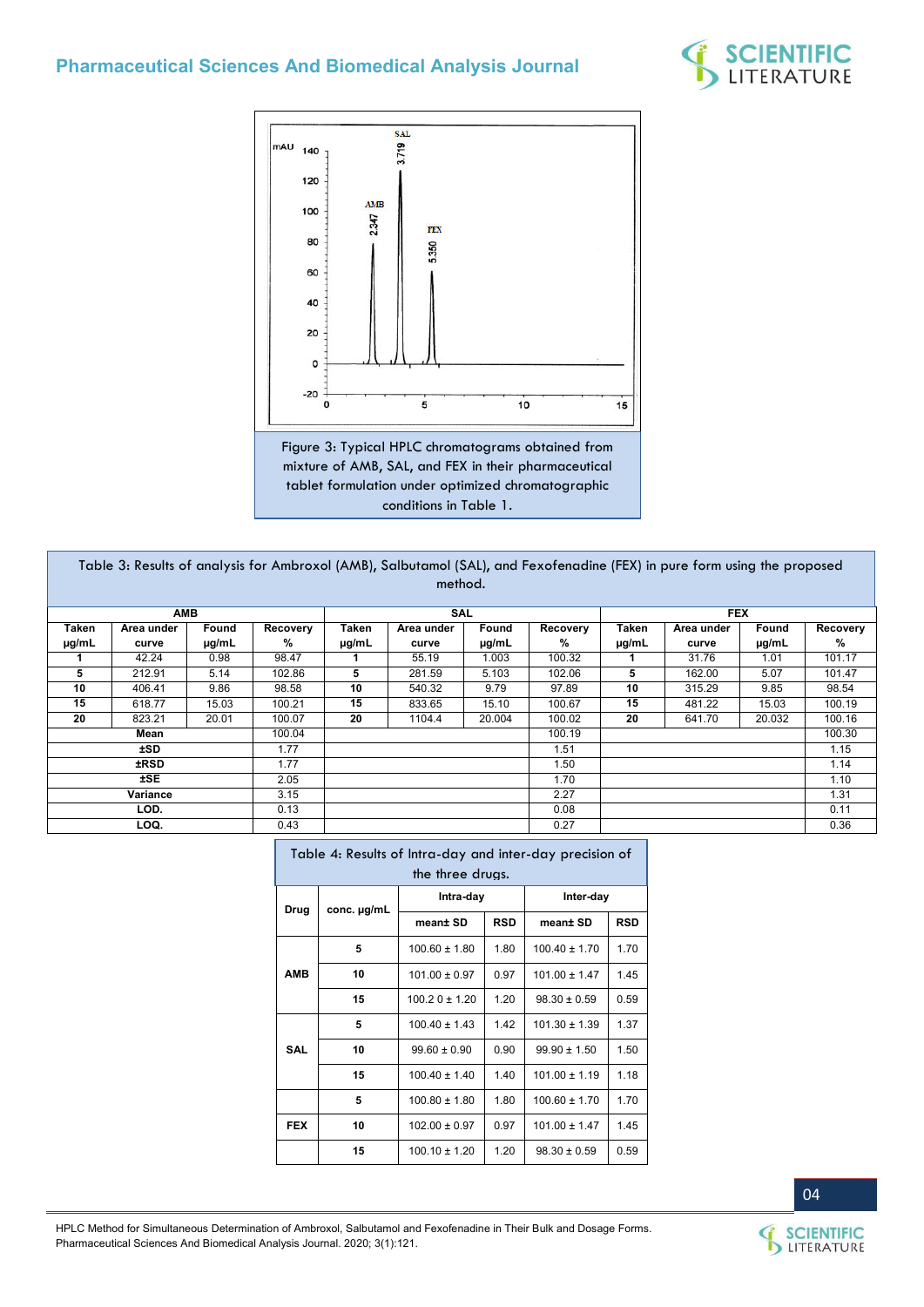



| Table 5: Results of accuracy study (recovery). |    |                  |            |                              |      |                  |            |  |  |
|------------------------------------------------|----|------------------|------------|------------------------------|------|------------------|------------|--|--|
|                                                |    | <b>AMB</b>       |            | <b>SAL</b>                   |      | <b>FEX</b>       |            |  |  |
| <b>DRUG</b>                                    |    | Mean<br>$±$ SD   | <b>RSD</b> | Mean<br><b>RSD</b><br>$±$ SD |      | Mean<br>$±$ SD   | <b>RSD</b> |  |  |
|                                                | 5  | 100.20<br>± 0.10 | 0.10       | 99.00<br>± 0.37              | 0.37 | 100.30<br>± 0.37 | 0.37       |  |  |
| conc.<br>µg/mL                                 | 10 | 100.40<br>± 0.16 | 0.17       | 99.70<br>± 0.29              | 0.29 | 100.70<br>± 0.29 | 0.29       |  |  |
|                                                | 15 | 98.90<br>± 0.95  | 0.95       | 101.76<br>± 0.10             | 0.10 | 100.76<br>± 0.10 | 0.10       |  |  |

| Table 6: Results of robustness. |                                 |                   |                   |  |  |  |  |  |  |
|---------------------------------|---------------------------------|-------------------|-------------------|--|--|--|--|--|--|
| Drug                            | <b>FEX</b><br><b>AMB</b><br>SAL |                   |                   |  |  |  |  |  |  |
|                                 | Mean ± SD                       | Mean ± SD         |                   |  |  |  |  |  |  |
| Flow rate 1.05                  | $100.20 \pm 1.40$               | $100.90 \pm 1.10$ | $99.95 \pm 1.10$  |  |  |  |  |  |  |
| Flow rate 0.95                  | $100.30 \pm 1.49$               | $100.30 \pm 1.17$ | $99.90 \pm 1.17$  |  |  |  |  |  |  |
| Mobile phase<br>19:81           | $100.60 \pm 1.35$               | $100.50 \pm 0.05$ | $101.20 \pm 1.00$ |  |  |  |  |  |  |
| Mobile phase<br>21:79           | $100.30 \pm 1.30$               | $100.40 \pm 1.00$ | $100.2 \pm 1.20$  |  |  |  |  |  |  |

**Linearity:** Five different concentrations of the drug mixture were specified for linearity studies in the range of 1-20 μg/mL for all drugs as seen in (Table 3). A linear relationship was established by plotting concentrations against corresponding peak areas. The correlation coefficient was around 0.999 indicating good linearity as shown in (Figure 4). Also, the regression equations were found to be  $y=40.99x + 2.6082$ ,  $y=$ 55.219x - 0.2045, and y=32.066x -0.6807, for AMB, SAL and FEX respectively.

**Limits of detection and quantification:** Limit of Detection (LOD) of an analytical procedure is the lowest amount of analyte in a sample which can be detected but not necessarily quantitated as an exact value. Limit of Quantification (LOQ) is the lowest amount of analyte in a sample which can be quantitatively determined with suitable precision and accuracy. LOD =  $3.3$  S/K and LOQ = 10 S/K, were used for the values calculation where S is the standard deviation of three replicate determination values under the same conditions and K is the slope of calibration graph. LODs were reported to be 0.13, 0.08 and 0.11 µg/mL, while LOQs were calculated to be 0.43, 0.27, and 0.36 µg/mL for AMB, SAL and FEX respectively (Table 3). These results show that the proposed method is highly sensitive and applicablee not only for pharmaceutical analysis but also for pharmacokinetic studies.

**Precision:** The precision of the method was calculated in terms of repeatability and intermediate precision (intra-day and inter-day precision), the results were represented in (Table 4) by calculating Standard Deviation (SD) of five replicate determinations using the same solution containing pure drug during the same day and five consecutive days. The SD values (0.90 to 1.80) for intra-day and those (0.59-1.70) of inter-day precision were in the acceptable range and showed that the proposed method has an adequate precision in respect of the simultaneous determination of the 3 cited drugs in their pharmaceutical formulation.

**Accuracy and recovery:** Accuracy was assessed using 9 determinations over 3 concentration levels of 5, 10, and 15 µg/mL covering the specified ranges. The results showed excellent recoveries with lower SD values as seen in (Table 5).

**Robustness:** Robustness of an analytical procedure is a measure of its capacity to remain unaffected by small variations in method parameters. In the proposed method, a small variation in the flow rate and mobile phase composition showed a negligible effect on the on the results as revealed by small SD values (SD  $\leq$  1.49) for all applied changes (Table 6).

#### **Application on pharmaceutical preparation**

The proposed method was successfully applied on pharmaceutical preparation containing AMB, SAL and FEX. Results obtained were established in (Table 7), showing a high degree of accuracy and precision where excipients and

**SCIENTIFIC** LITERATURE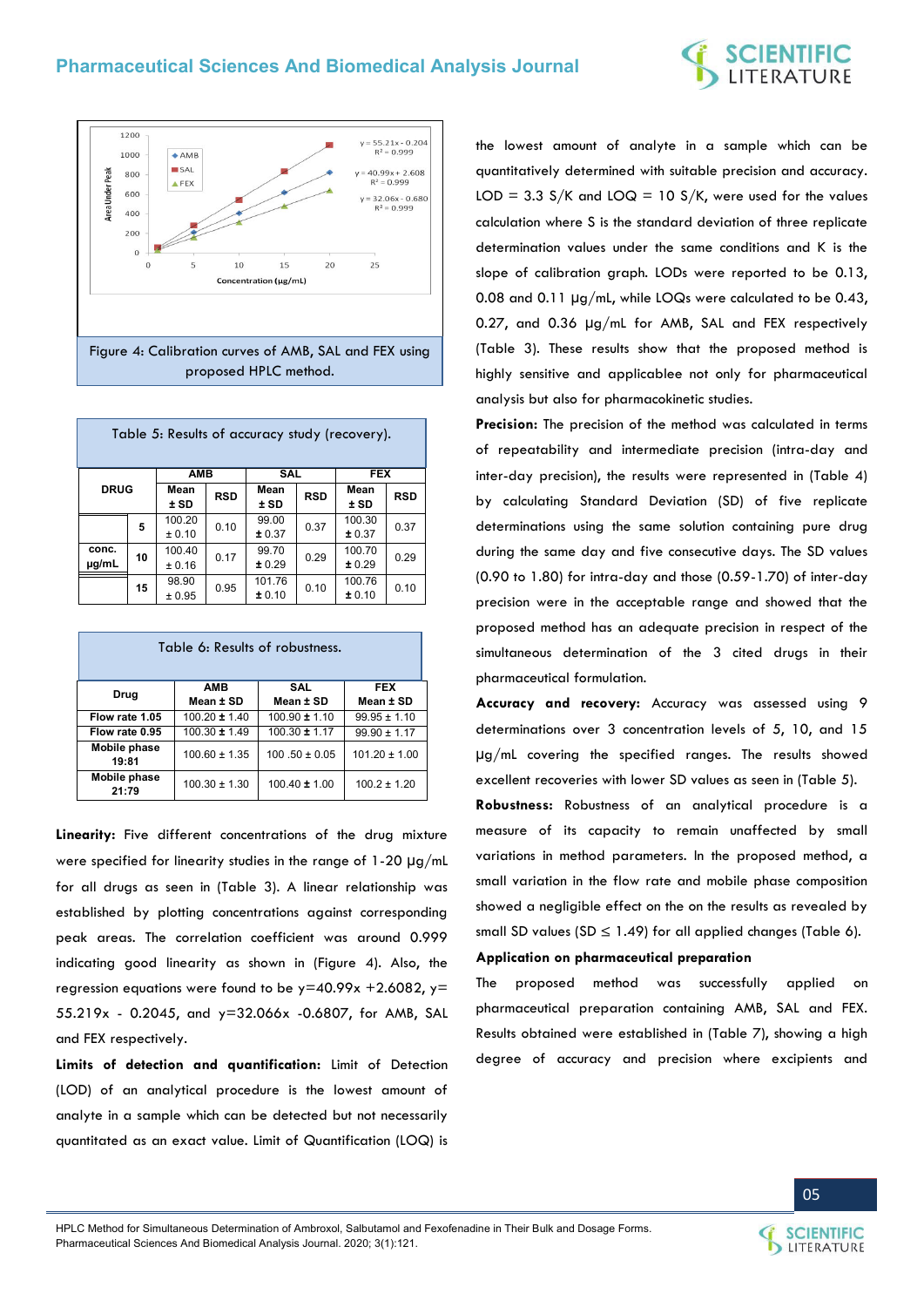# **SCIENTIFIC**<br>LITERATURE

impurities did not show interference on the selected values. Also, results obtained were compared to those obtained by reference methods [11,22,34] where Student's t-test and F-test were performed for comparison. Results shown in (Table 8) indicated that calculated t and F values were less than tabulated ones for the 3 drugs which in turn indicate that there is no significant difference between proposed method and reference ones relative to precision and accuracy.

Table 7: Results of analysis of Ambroxol (AMB), Salbutamol (SAL), and Fexofenadine (FEX) in pharmaceutical formulation®.

|                |                        | <b>AMB</b>          |               | SAL                 |                     |                |               | <b>FEX</b>     |                        |                |                  |
|----------------|------------------------|---------------------|---------------|---------------------|---------------------|----------------|---------------|----------------|------------------------|----------------|------------------|
| Taken<br>µg/mL | Area<br>under<br>curve | Found<br>$\mu$ g/mL | Recovery<br>% | Taken<br>$\mu$ g/mL | Area under<br>curve | Found<br>µg/mL | Recovery<br>% | Taken<br>µg/mL | Area<br>under<br>curve | Found<br>µg/mL | Recovery<br>$\%$ |
|                | 43.25                  | 1.01                | 100.93        |                     | 55.25               | 1.004          | 100.43        |                | 31.25                  | 0.99           | 99.58            |
| 5              | 210.25                 | 5.08                | 101.57        | 5                   | 282.35              | 5.12           | 102.34        | 5              | 160.23                 | 5.02           | 100.36           |
| 10             | 407.25                 | 9.88                | 98.78         | 10                  | 550.25              | 9.97           | 99.69         | 10             | 317.25                 | 9.91           | 99.15            |
| 15             | 619.25                 | 15.04               | 100.29        | 15                  | 834.25              | 15.11          | 100.74        | 15             | 481.22                 | 15.03          | 100.19           |
| 20             | 825.25                 | 20.06               | 100.32        | 20                  | 1105.12             | 20.02          | 100.09        | 20             | 641.70                 | 20.03          | 100.16           |
|                | Mean                   |                     | 100.38        |                     |                     |                | 100.66        |                |                        |                | 99.89            |
|                | ±SD.                   |                     | 1.03          |                     |                     |                | 1.02          |                |                        |                | 0.50             |
|                | <b>±RSD</b>            |                     | 1.02          |                     |                     |                | 1.01          |                |                        |                | 0.51             |
|                | ±SE                    |                     | 1.10          |                     |                     |                | 1.10          |                |                        |                | 0.40             |
|                | Variance               |                     | 1.07          |                     |                     |                | 1.04          |                |                        |                | 0.26             |

| Table 8: Statistical analysis of results obtained by the proposed HPLC<br>method applied on pharmaceutical formulation compared with reference<br>methods. |                    |   |                     |   |                  |                 |                   |  |  |
|------------------------------------------------------------------------------------------------------------------------------------------------------------|--------------------|---|---------------------|---|------------------|-----------------|-------------------|--|--|
| Recovery ± SD<br>Reference<br>Student                                                                                                                      |                    |   |                     |   |                  |                 |                   |  |  |
| <b>DRUG</b>                                                                                                                                                | Proposed<br>Method | N | Reference<br>Method | N | method<br>number | t-values        | F-Values          |  |  |
| AMB                                                                                                                                                        | $100.40 \pm 0.46$  | 5 | $99.43 \pm 0.24$    | 3 | [22]             | 1.47 $(1.94)^a$ | $6.19(19.25)^{b}$ |  |  |
| <b>SAL</b>                                                                                                                                                 | $100.70 \pm 0.45$  | 5 | $99.52 \pm 0.24$    | 3 | [11]             | 1.80 $(1.94)^a$ | 5.93 $(19.25)^b$  |  |  |
| <b>FEX</b>                                                                                                                                                 | $99.89 \pm 0.23$   | 5 | $100.00 \pm 0.10$   | 3 | $[34]$           | $0.41(1.94)^a$  | $8.41(19.25)^{b}$ |  |  |

 $\alpha$  and  $\beta$  are the Theoretical Student t-values and F-ratios at p=0.05.

#### **CONCLUSION**

A simple, precise, accurate, valid, robust, highly sensitive and reliable HPLC method was established for determination of ambroxol, salbutamol, and fexofenadine in bulk and pharmaceutical preparation. In the proposed method the chromatographic resolution was achieved within less than 6 minutes for the three drugs. Linearity was observed over a concentration range of 1-20 μg/mL for all drugs. The method has been successfully applied for the analysis of tablet formulation in respect of quality control in addition to performing statistical comparison with reference methods showing no significant differences.

#### **REFERENCES**

- 1. [Hackney AC. \(2018\). Doping, Performance Enhancing](https://doi.org/10.1016/B978-0-12-813442-9.00006-7)  [Drugs, and Hormones in Sport, Chapter 6-Beta-2 Agonists.](https://doi.org/10.1016/B978-0-12-813442-9.00006-7)  [65-76.](https://doi.org/10.1016/B978-0-12-813442-9.00006-7)
- 2. [McFadden ER. \(1981\). Beta2 receptor agonist: metabolism](https://www.jacionline.org/article/0091-6749(81)90164-0/pdf)  [and pharmacology. J Allergy Clin. Immunol. 68: 91-97.](https://www.jacionline.org/article/0091-6749(81)90164-0/pdf)
- 3. [Fayon M, Dumas De La Roque E, Berger P, Begueret H,](https://www.ncbi.nlm.nih.gov/pubmed/15579574)  [Ousova O, et al. \(2005\). Increased relaxation of immature](https://www.ncbi.nlm.nih.gov/pubmed/15579574)  [airways to beta2-adrenoceptor agonists is related to](https://www.ncbi.nlm.nih.gov/pubmed/15579574)  [attenuated expression of postjunctional smooth muscle](https://www.ncbi.nlm.nih.gov/pubmed/15579574)  [muscarinic M2 receptors. J Appl Physiol. 98: 1526-1533.](https://www.ncbi.nlm.nih.gov/pubmed/15579574)
- 4. [Ameredes BT, Calhoun WJ. \(2009\). Levalbuterol versus](https://rd.springer.com/article/10.1007/s11882-009-0058-6)  [albuterol. Curr Allergy Asthma Rep. 9: 401-409.](https://rd.springer.com/article/10.1007/s11882-009-0058-6)

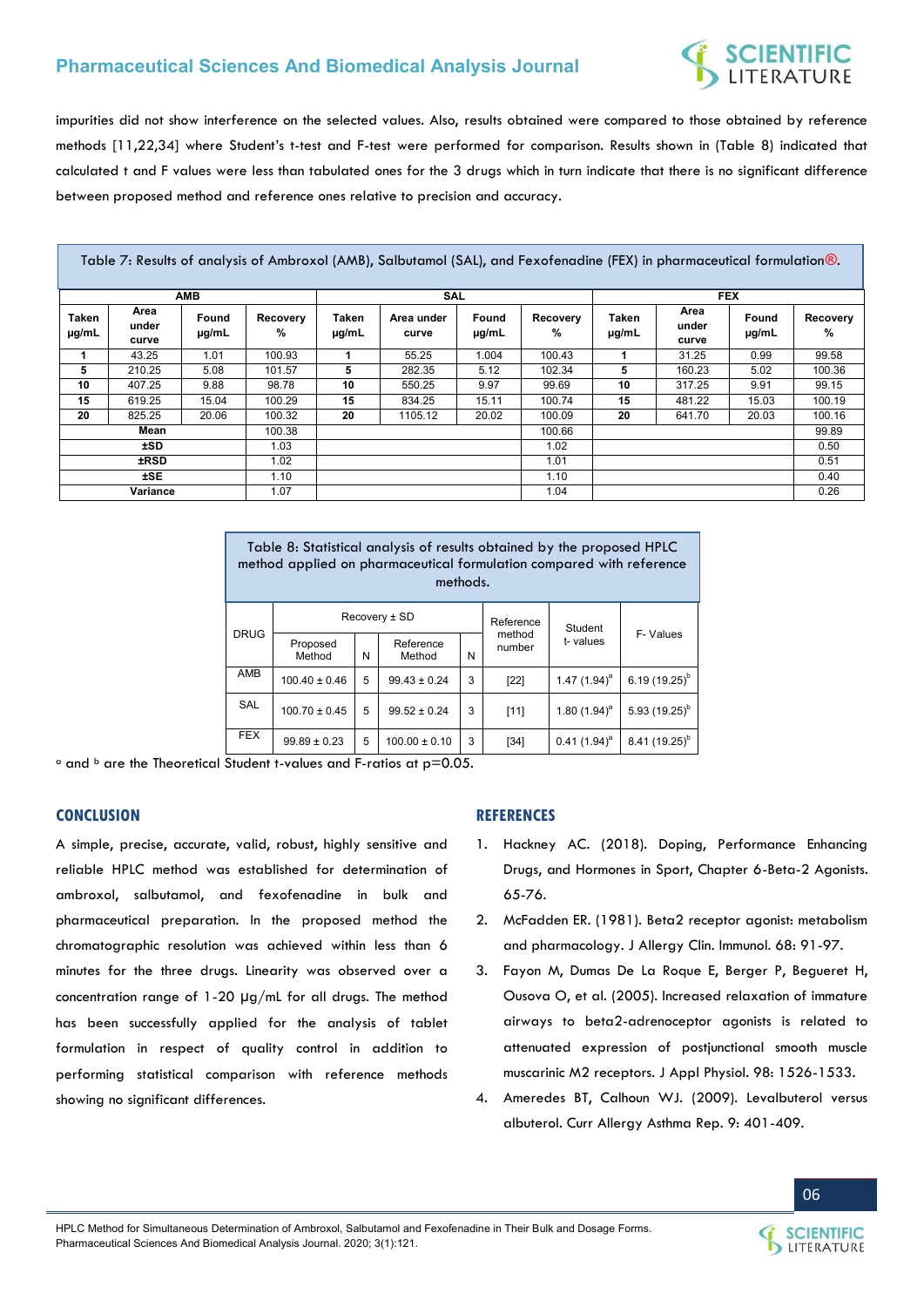- 5. [Kaushik A. \(2018\). Quick Review Series for B.Sc. Nursing:](https://www.amazon.in/Quick-Review-B-Sc-Nursing-Book-ebook/dp/B07GVKWB63)  [2nd Year. E-Book. p83.](https://www.amazon.in/Quick-Review-B-Sc-Nursing-Book-ebook/dp/B07GVKWB63)
- 6. [Yogesh S, Dayal AD, Santosh B, Sandeep P, Amit M, et al.](https://www.researchgate.net/publication/281999892_METHOD_DEVELOPMENT_AND_VALIDATION_OF_SALBUTAMOL_SULPHATE_AND_ITS_RELATED_IMPURITIES_BY_RP-HPLC)  [\(2011\). Method development and validation of salbutamol](https://www.researchgate.net/publication/281999892_METHOD_DEVELOPMENT_AND_VALIDATION_OF_SALBUTAMOL_SULPHATE_AND_ITS_RELATED_IMPURITIES_BY_RP-HPLC)  [sulphate and its related impurities by RP-HPLC. Int J Pharm](https://www.researchgate.net/publication/281999892_METHOD_DEVELOPMENT_AND_VALIDATION_OF_SALBUTAMOL_SULPHATE_AND_ITS_RELATED_IMPURITIES_BY_RP-HPLC)  [Sci. 3: 15-24.](https://www.researchgate.net/publication/281999892_METHOD_DEVELOPMENT_AND_VALIDATION_OF_SALBUTAMOL_SULPHATE_AND_ITS_RELATED_IMPURITIES_BY_RP-HPLC)
- 7. [McCorry LK, Zdanowicz MM, Gonnella CY. \(2019\).](https://www.routledge.com/Essentials-of-Human-Physiology-and-Pathophysiology-for-Pharmacy-and-Allied/McCorry-Zdanowicz-Gonnella/p/book/9780367000486)  [Essentials of Human Physiology and Pathophysiology for](https://www.routledge.com/Essentials-of-Human-Physiology-and-Pathophysiology-for-Pharmacy-and-Allied/McCorry-Zdanowicz-Gonnella/p/book/9780367000486)  [Pharmacy and Allied, E-Book. 780 pages.](https://www.routledge.com/Essentials-of-Human-Physiology-and-Pathophysiology-for-Pharmacy-and-Allied/McCorry-Zdanowicz-Gonnella/p/book/9780367000486)
- 8. [Tsai CE, Kondo F. \(1994\). Liquid chromatographic](https://www.ncbi.nlm.nih.gov/pubmed/7700164)  [determination of salbutamol and clenbuterol residues in](https://www.ncbi.nlm.nih.gov/pubmed/7700164)  [swine serum and muscle. Microbios. 80: 251-258.](https://www.ncbi.nlm.nih.gov/pubmed/7700164)
- 9. [Li C, Wu YL, Yang T, Zhang Y, Huang-Fu WG. \(2010\).](https://www.ncbi.nlm.nih.gov/pubmed/21067758)  [Simultaneous determination of clenbuterol, salbutamol and](https://www.ncbi.nlm.nih.gov/pubmed/21067758)  [ractopamine in milk by reversed-phase liquid](https://www.ncbi.nlm.nih.gov/pubmed/21067758)  [chromatography tandem mass spectrometry with isotope](https://www.ncbi.nlm.nih.gov/pubmed/21067758)  [dilution. J Chromatogr A. 1217: 7873-7877.](https://www.ncbi.nlm.nih.gov/pubmed/21067758)
- 10. [Montes Nino AM, Granja RHMM, Reche KVG, Giannotti](https://www.ncbi.nlm.nih.gov/pubmed/28278125)  [FM, de Souza JKG, et al. \(2017\). Laboratory validation of](https://www.ncbi.nlm.nih.gov/pubmed/28278125)  [an LC-MS/MS method for the detection of ractopamine,](https://www.ncbi.nlm.nih.gov/pubmed/28278125)  [clenbuterol and salbutamol in bovine and swine muscle at](https://www.ncbi.nlm.nih.gov/pubmed/28278125)  sub-μ[g kg-1 regulatory limits. Food Addit. Contam. Part A](https://www.ncbi.nlm.nih.gov/pubmed/28278125)  [Chem Anal. Control Expo Risk Assess. 34: 785-792.](https://www.ncbi.nlm.nih.gov/pubmed/28278125)
- 11. [Kowsar banu S, Rubesh Kumar S, Duganath N, Bharath](https://www.ijprs.com/article/a-new-rp-hplc-method-development-and-validation-for-simultaneous-estimation-of-salbutamol-sulphate-and-theophylline-in-pharmaceutical-syrup-dosage-form/)  [Rathna Kumar P, Devanna N. \(2013\). A New RP-HPLC](https://www.ijprs.com/article/a-new-rp-hplc-method-development-and-validation-for-simultaneous-estimation-of-salbutamol-sulphate-and-theophylline-in-pharmaceutical-syrup-dosage-form/)  [Method Development and Validation for Simultaneous](https://www.ijprs.com/article/a-new-rp-hplc-method-development-and-validation-for-simultaneous-estimation-of-salbutamol-sulphate-and-theophylline-in-pharmaceutical-syrup-dosage-form/)  [Estimation of Salbutamol Sulphate and Theophylline in](https://www.ijprs.com/article/a-new-rp-hplc-method-development-and-validation-for-simultaneous-estimation-of-salbutamol-sulphate-and-theophylline-in-pharmaceutical-syrup-dosage-form/)  [Pharmaceutical Syrup Dosage Form. IJPRS. 2: 218-226.](https://www.ijprs.com/article/a-new-rp-hplc-method-development-and-validation-for-simultaneous-estimation-of-salbutamol-sulphate-and-theophylline-in-pharmaceutical-syrup-dosage-form/)
- 12. [Wang G, Zhao J, Peng T, Chen D, Xi C, et al. \(2013\).](https://www.ncbi.nlm.nih.gov/pubmed/23341043)  [Matrix effects in the determination of](https://www.ncbi.nlm.nih.gov/pubmed/23341043) β-receptor agonists [in animal-derived foodstuffs by ultra-performance liquid](https://www.ncbi.nlm.nih.gov/pubmed/23341043)  [chromatography tandem mass spectrometry with](https://www.ncbi.nlm.nih.gov/pubmed/23341043)  [immunoaffinity solid-phase extraction. J Sep Sci. 36: 796-](https://www.ncbi.nlm.nih.gov/pubmed/23341043) [802.](https://www.ncbi.nlm.nih.gov/pubmed/23341043)
- 13. [Tang J, Wang J, Shi S, Hu S, Yuan L. \(2018\). Yuan.](https://www.ncbi.nlm.nih.gov/pubmed/30046508)  Determination of β[-Agonist Residues in Animal-Derived](https://www.ncbi.nlm.nih.gov/pubmed/30046508)  [Food by a Liquid Chromatography-Tandem Mass](https://www.ncbi.nlm.nih.gov/pubmed/30046508)  [Spectrometric Method Combined with Molecularly](https://www.ncbi.nlm.nih.gov/pubmed/30046508)  [Imprinted Stir Bar Sorptive Extraction. J Anal Methods.](https://www.ncbi.nlm.nih.gov/pubmed/30046508)  [2018: 9053561.](https://www.ncbi.nlm.nih.gov/pubmed/30046508)
- 14. [Joyce KB, Jones AE, Scott RJ, Biddlecombe RA, Pleasance](https://www.ncbi.nlm.nih.gov/pubmed/9842741)  [S. \(1998\). Determination of the enantiomers of salbutamol](https://www.ncbi.nlm.nih.gov/pubmed/9842741)

and its 4‐O‐[sulphate metabolites in biological matrices by](https://www.ncbi.nlm.nih.gov/pubmed/9842741)  [chiral liquid chromatography tandem mass spectrometry.](https://www.ncbi.nlm.nih.gov/pubmed/9842741)  [Rapid Commun. Mass Spectrom. 12: 1899-1910.](https://www.ncbi.nlm.nih.gov/pubmed/9842741) 

- 15. [Abood NK, Hassan MJM, AL-Daamy DM. \(2019\).](https://ijddt.com/index.php/IJDDT/article/view/112)  [Spectrophotometric Determination Methyldopa and](https://ijddt.com/index.php/IJDDT/article/view/112)  [Salbutamol by Oxidative Coupling, Cloud Point and Flow](https://ijddt.com/index.php/IJDDT/article/view/112)  [Injection in Pharmaceutical Formulations. Int J Drug](https://ijddt.com/index.php/IJDDT/article/view/112)  [DelivTech. 9: 182-192.](https://ijddt.com/index.php/IJDDT/article/view/112)
- 16. [Suryana S, Nurjanah NS, Permana B, Prasetiawati R, Lubis](https://iopscience.iop.org/article/10.1088/1742-6596/1402/5/055043/meta)  [N. \(2019\). Derivative Uv-Spectroscopic determination of](https://iopscience.iop.org/article/10.1088/1742-6596/1402/5/055043/meta)  [theophylline, salbutamol sulfate and glycerylguaicolate in](https://iopscience.iop.org/article/10.1088/1742-6596/1402/5/055043/meta)  [syrup mixture. J Phys Conf Ser. 1402: 055043.](https://iopscience.iop.org/article/10.1088/1742-6596/1402/5/055043/meta)
- 17. [Bezruk IV, Materiienko AS, Gubar SM, Georgiyants VA.](http://dspace.nuph.edu.ua/bitstream/123456789/19563/1/16-17.pdf)  [\(2019\). Development of assay method for simultaneous](http://dspace.nuph.edu.ua/bitstream/123456789/19563/1/16-17.pdf)  [determination of salbutamol sulfate and potassium sorbate](http://dspace.nuph.edu.ua/bitstream/123456789/19563/1/16-17.pdf)  [in dosage form, Nat Uni Pharm, Kharkiv. 16-17.](http://dspace.nuph.edu.ua/bitstream/123456789/19563/1/16-17.pdf)
- 18. [Malerba M, Ragnoli B. \(2008\). Ambroxol in the 21st](https://www.ncbi.nlm.nih.gov/pubmed/18680446)  [century: pharmacological and clinical update. Expert Opin.](https://www.ncbi.nlm.nih.gov/pubmed/18680446)  [Drug Metab Toxicol. 4: 1119-1129.](https://www.ncbi.nlm.nih.gov/pubmed/18680446)
- 19. [Seifart C, Clostermann U, Seifart U, Müller B, Vogelmeier](https://www.ncbi.nlm.nih.gov/pubmed/15694461)  [C, et al. \(2005\). Cell-specific modulation of surfactant](https://www.ncbi.nlm.nih.gov/pubmed/15694461)  [proteins by ambroxol treatment. Toxicol Appl Pharmacol.](https://www.ncbi.nlm.nih.gov/pubmed/15694461)  [203: 27-35.](https://www.ncbi.nlm.nih.gov/pubmed/15694461)
- 20. [Bazylak G, Nagels LJ. \(2003\). Simultaneous high](https://doi.org/10.1016/S0731-7085(03)00191-2)[throughput determination of clenbuterol, ambroxol and](https://doi.org/10.1016/S0731-7085(03)00191-2)  [bromhexine in pharmaceutical formulations by HPLC with](https://doi.org/10.1016/S0731-7085(03)00191-2)  [potentiometric detection. J Pharm Biomed. Anal. 32: 887-](https://doi.org/10.1016/S0731-7085(03)00191-2) [903.](https://doi.org/10.1016/S0731-7085(03)00191-2)
- 21. [Dinçer Z, Basan H, Göger NG. \(2003\). Quantitative](https://www.ncbi.nlm.nih.gov/pubmed/12684099)  [determination of ambroxol in tablets by derivative UV](https://www.ncbi.nlm.nih.gov/pubmed/12684099)  [spectrophotometric method and HPLC. J Pharm Biomed](https://www.ncbi.nlm.nih.gov/pubmed/12684099)  [Anal. 31: 867-872.](https://www.ncbi.nlm.nih.gov/pubmed/12684099)
- 22. [Shaikh KA, Patil SD, Devkhile AB. \(2008\). Development](https://www.ncbi.nlm.nih.gov/pubmed/18993009)  [and validation of a reversed-phase HPLC method for](https://www.ncbi.nlm.nih.gov/pubmed/18993009)  [simultaneous estimation of ambroxol hydrochloride and](https://www.ncbi.nlm.nih.gov/pubmed/18993009)  [azithromycin in tablet dosage form. J Pharm Biomed Anal.](https://www.ncbi.nlm.nih.gov/pubmed/18993009)  [48: 1481-1484.](https://www.ncbi.nlm.nih.gov/pubmed/18993009)
- 23. [Birajdar BA, Meyya MS, Krishanaveni N, Raja RR, Suresh](https://www.researchgate.net/publication/244748532_Simultaneous_Analysis_of_Ambroxol_HCl_with_Cetirizine_HCl_and_of_Ambroxol_HCl_with_levo-Cetirizine_Dihydrochloride_in_Solid_Dosage_Forms_by_RP-HPLC)  [B. \(2008\). Simultaneous analysis of ambroxol HCl with](https://www.researchgate.net/publication/244748532_Simultaneous_Analysis_of_Ambroxol_HCl_with_Cetirizine_HCl_and_of_Ambroxol_HCl_with_levo-Cetirizine_Dihydrochloride_in_Solid_Dosage_Forms_by_RP-HPLC)  [cetirizine HCl and of ambroxol HCl with levo-cetirizine](https://www.researchgate.net/publication/244748532_Simultaneous_Analysis_of_Ambroxol_HCl_with_Cetirizine_HCl_and_of_Ambroxol_HCl_with_levo-Cetirizine_Dihydrochloride_in_Solid_Dosage_Forms_by_RP-HPLC)  [dihydrochloride in solid dosage forms by RP-HPLC. Acta](https://www.researchgate.net/publication/244748532_Simultaneous_Analysis_of_Ambroxol_HCl_with_Cetirizine_HCl_and_of_Ambroxol_HCl_with_levo-Cetirizine_Dihydrochloride_in_Solid_Dosage_Forms_by_RP-HPLC)  [Chromatogr. 20: 411-421.](https://www.researchgate.net/publication/244748532_Simultaneous_Analysis_of_Ambroxol_HCl_with_Cetirizine_HCl_and_of_Ambroxol_HCl_with_levo-Cetirizine_Dihydrochloride_in_Solid_Dosage_Forms_by_RP-HPLC)